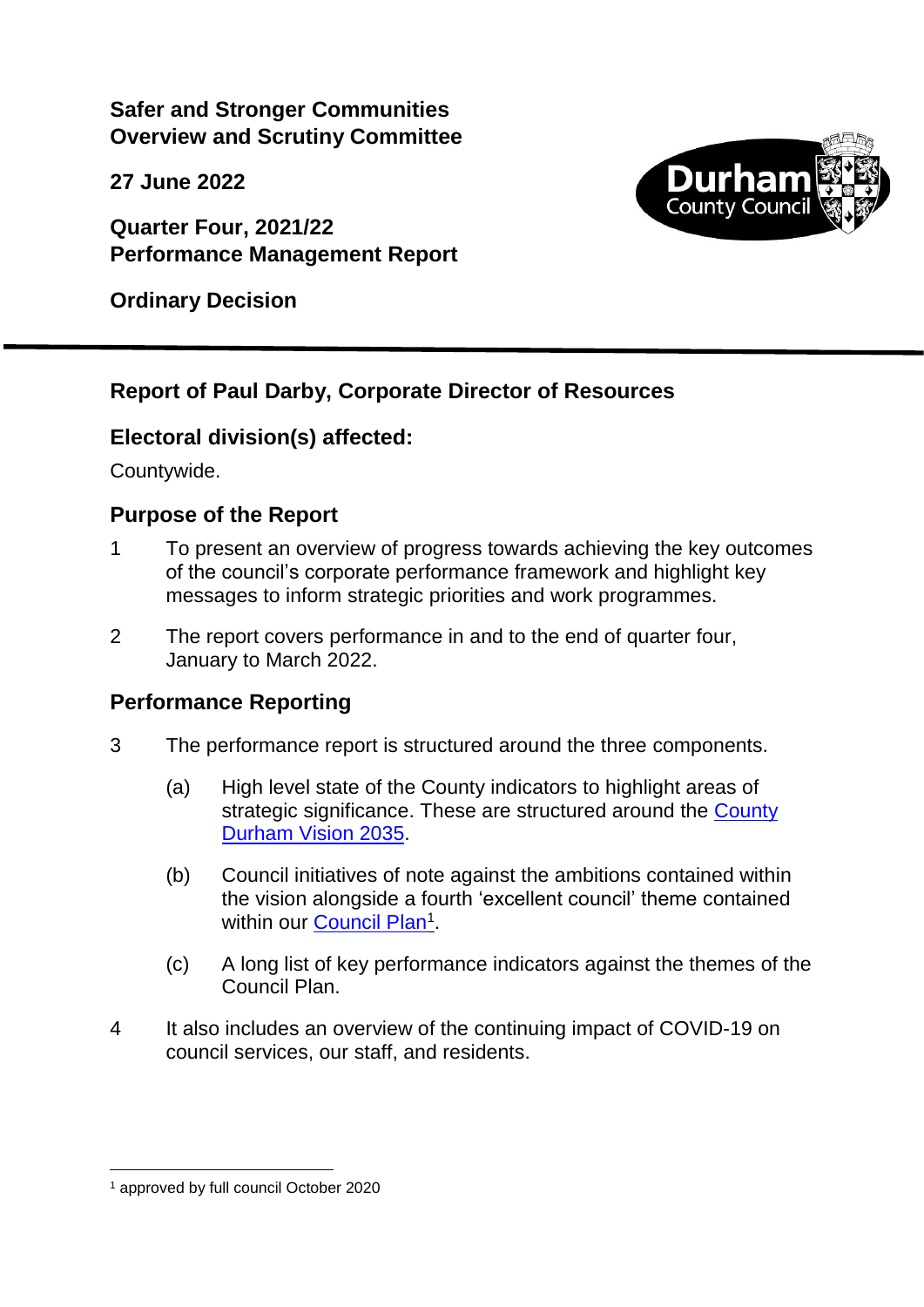#### **Connected Communities**

- 5 Although overall reports of Anti-Social Behaviour (ASB) decreased by 7% over the last 12 months, they remain higher than the pre-COVID level. Personal ASB is almost 5% higher than the pre-COVID figure, and we remain concerned that the pandemic has exacerbated mental health issues and minor arguments are escalating as resilience levels remain low and people spend more time at home. Nuisance ASB decreased over the last 12 months but remains 10% higher than the pre-COVID level with noise complaints being a major factor.
- 6 We are also aware that ASB fires (deliberate primary and secondary fires) have increased over the last 12 months. Many of these incidents are confined to the east of the county.
- 7 Overall recorded crime increased 6%. Increases were noted across all crime categories except violence against the person. However, these increases are due to comparatively low levels of recorded crime for the previous year, much as a consequence of COVID-19 restrictions which limited opportunities to commit crimes due to people spending more time at home, shops and leisure facilities being closed and fewer journeys being made. If we compare the latest data with pre-COVID levels of recorded crime, we can see that overall recorded crime is 7% lower.

#### **The impact of COVID-19 and the rising cost of living**

- 8 The government has now removed the last remaining COVID-19 restrictions and launched a plan for ['living with COVID'](https://www.gov.uk/government/publications/covid-19-response-living-with-covid-19/covid-19-response-living-with-covid-19) based on choice and personal responsibility.
- 9 However, as we transition from the pandemic, the household budgets of many of our residents remain tight. As of January 2021, the cost of living was at a 40 year high, prices had increased by almost 6% over a 12 month period, inflation is rising faster than wages and expected to climb above 10% within the year, and private rents are 7% higher than pre-COVID levels. In addition, more financial pressures are emerging with energy bills expected to increase by 50% following the removal of the energy price cap, and a 1.5% rise in National Insurance contributions in April 2022.
- 10 Almost 16% of households across the county are currently experiencing fuel poverty. And we expect that this will increase, with people in rural areas and/or already struggling being disproportionally affected. As fuel prices increase, the cost of transport will increase and accessibility of the poorest people to essential services is likely to decrease, again exacerbated in rural areas.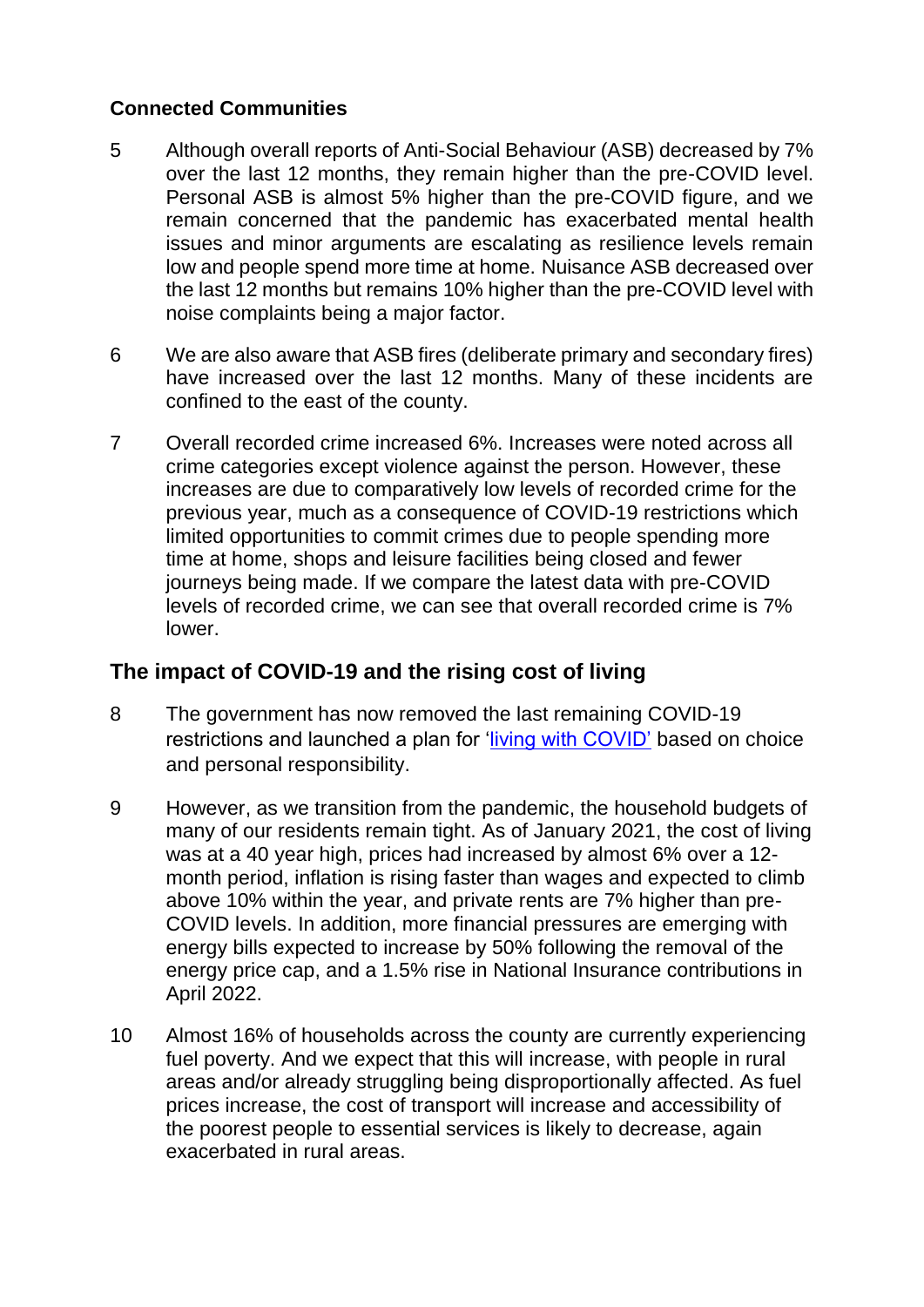11 Through the Poverty Action Steering Group (PASG) we have adopted a coherent and co-ordinated strategic approach, both within the council and across our partners to address poverty across County Durham. We are currently consulting on a revised [Poverty Action Plan](https://democracy.durham.gov.uk/documents/s153929/Cabinet%206%20April%202022%20-%20Poverty%20Strategy%20and%20Action%20Plan%20Review.pdf), which sets out a comprehensive response to the impacts of the wide-ranging poverty issues within the county.

#### **Risk Management**

12 Effective risk management is a vital component of the council's agenda. The council's risk management process sits alongside our change programme and is incorporated into all significant change and improvement projects. The latest report can be found [here.](http://mgov:9070/ieListDocuments.aspx?CId=155&MId=12997&Ver=4)

#### **Recommendation**

13 That Safer and Stronger Overview and Scrutiny Committee notes the overall position and direction of travel in relation to quarter four performance, the impact of COVID-19 and the rising cost of living on performance, and the actions being taken to address areas of underperformance including the significant economic and well-being challenges because of the pandemic.

### **Author**

Andy Palmer 2000 268551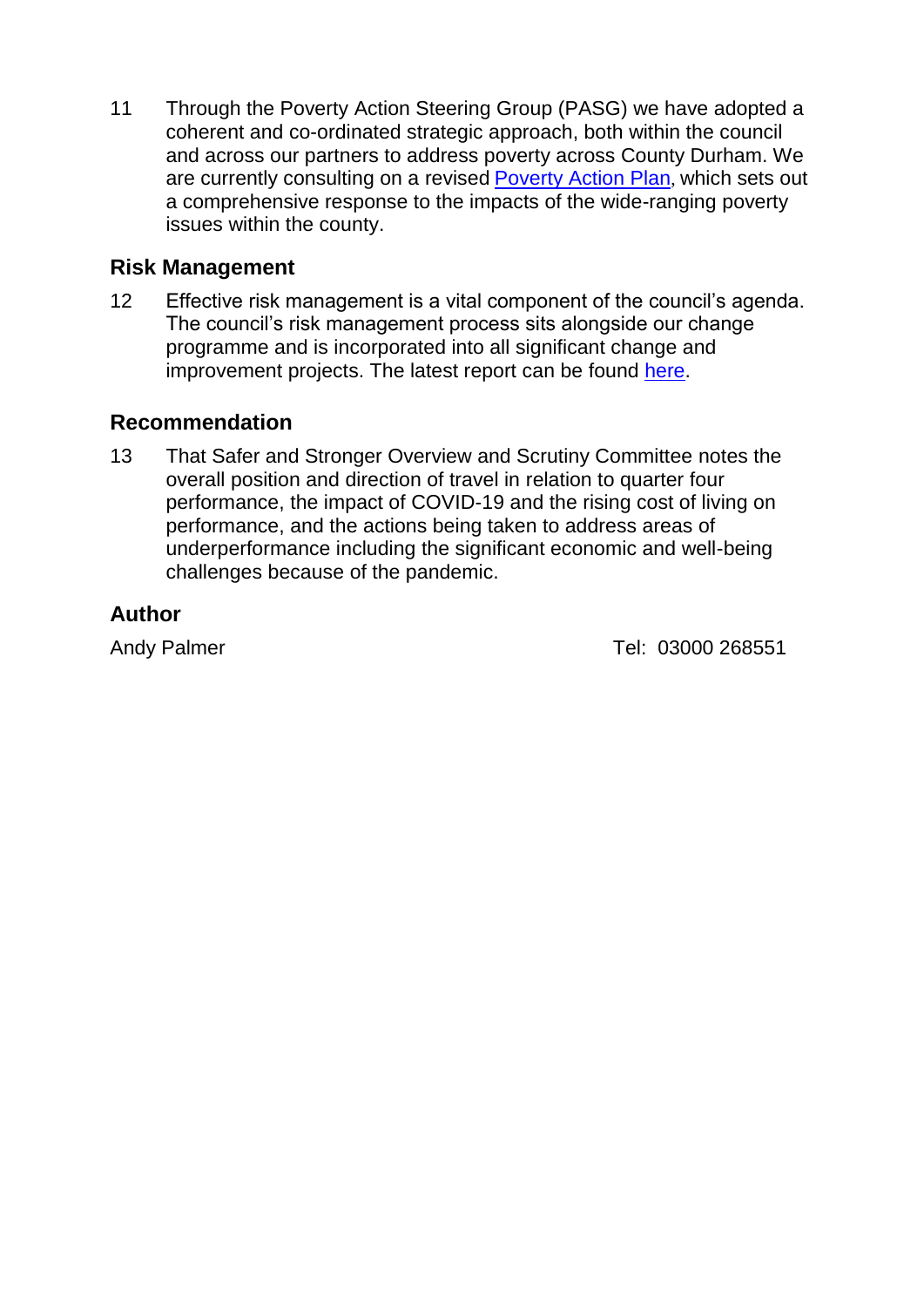# **Appendix 1: Implications**

### **Legal Implications**

Not applicable.

# **Finance**

Latest performance information is being used to inform corporate, service and financial planning.

# **Consultation**

Not applicable.

# **Equality and Diversity / Public Sector Equality Duty**

Equality measures are monitored as part of the performance monitoring process.

### **Climate Change**

We have declared a climate change emergency and consider the implications of climate change in our reports and decision-making.

#### **Human Rights**

Not applicable.

#### **Crime and Disorder**

A number of performance indicators and key actions relating to crime and disorder are continually monitored in partnership with Durham Constabulary.

# **Staffing**

Performance against a number of relevant corporate health indicators has been included to monitor staffing issues.

#### **Accommodation**

Not applicable.

#### **Risk**

Reporting of significant risks and their interaction with performance is integrated into the quarterly performance management report.

#### **Procurement**

Not applicable.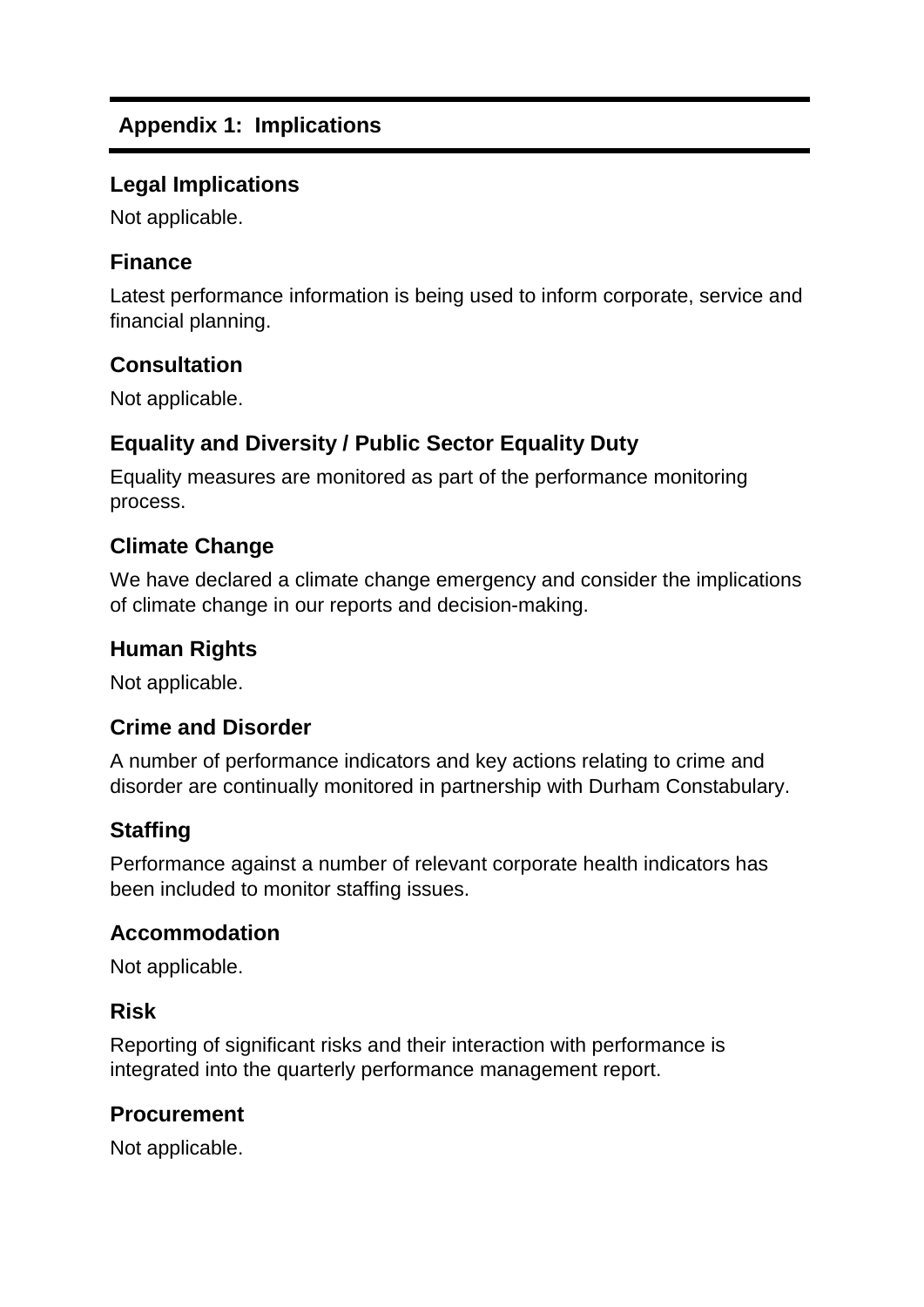**Appendix 2**





# **Durham County Council Performance Management Report**

# **Quarter Four, 2021/22**

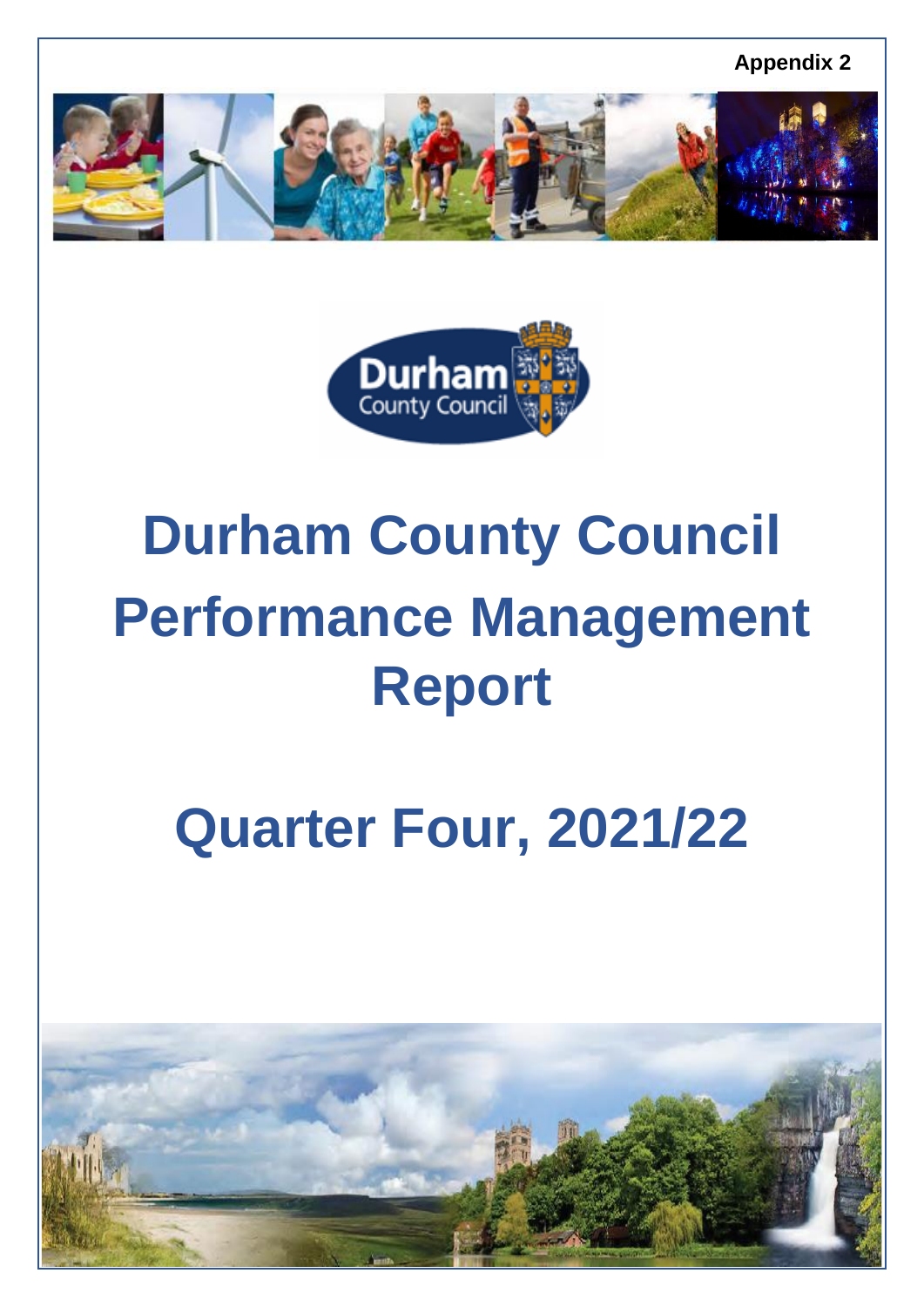# **Connected Communities**

- 1 The ambition of Connected Communities is linked to the following key objectives:
	- (a) Our towns and villages will be vibrant, well-used, clean, attractive and safe;
	- (b) Communities will come together and support each other;

### **National, Regional and Local Picture**

- 2 Recorded crime increased 6% during the 12 months ending 31 March 2022, compared to the previous year. Increases were noted across all crime categories except violence against the person. The main increases were across the categories of theft related offences (+20%), burglary (+15%), vehicle crime (+5%) and criminal damage (+22% to vehicles and +15% to dwellings).
- 3 However, these increases are due to comparatively low levels of recorded crime for the previous year, much as a consequence of COVID-19 restrictions which limited opportunities to commit crimes due to people spending more time at home, shops and leisure facilities being closed and fewer journeys being made. If we compare the latest data with pre-COVID levels of recorded crime, we can see that overall recorded crime is 7% lower.
- 4 Between 2019/20 (start of the pandemic) and 2020/21, reports of anti-social behaviour (ASB) increased by almost 15%. The driver for this increase was people spending more time at home or in their local area, and mainly impacted environmental ASB (for example, more reports of littering and dog-fouling) and nuisance ASB (for example, more reports of noise and breaching COVID restrictions). Although overall reports of ASB decreased by 7% over the last 12 months, they remain higher than the pre-COVID level.
- 5 More detailed analysis of ASB shows that only environmental ASB is broadly returning to pre-pandemic levels. Personal ASB has shown a further slight increase and is now almost 5% higher than the pre-COVID figure. We remain concerned that the pandemic has exacerbated mental health issues and minor arguments are escalating as resilience levels remain low and people spend more time at home. Although nuisance ASB has decreased over the last 12 months, it remains 10% higher than the pre-COVID level with noise complaints being a major factor.
- 6 We are also aware that ASB fires (deliberate primary and secondary fires) have increased over the last 12 months. Many of these incidents are confined to the east of the county. These reports are currently not included in the overall reports of ASB. However, work by the Safe Durham Partnership to agree a shared definition (across the police, fire, registered housing providers and council) and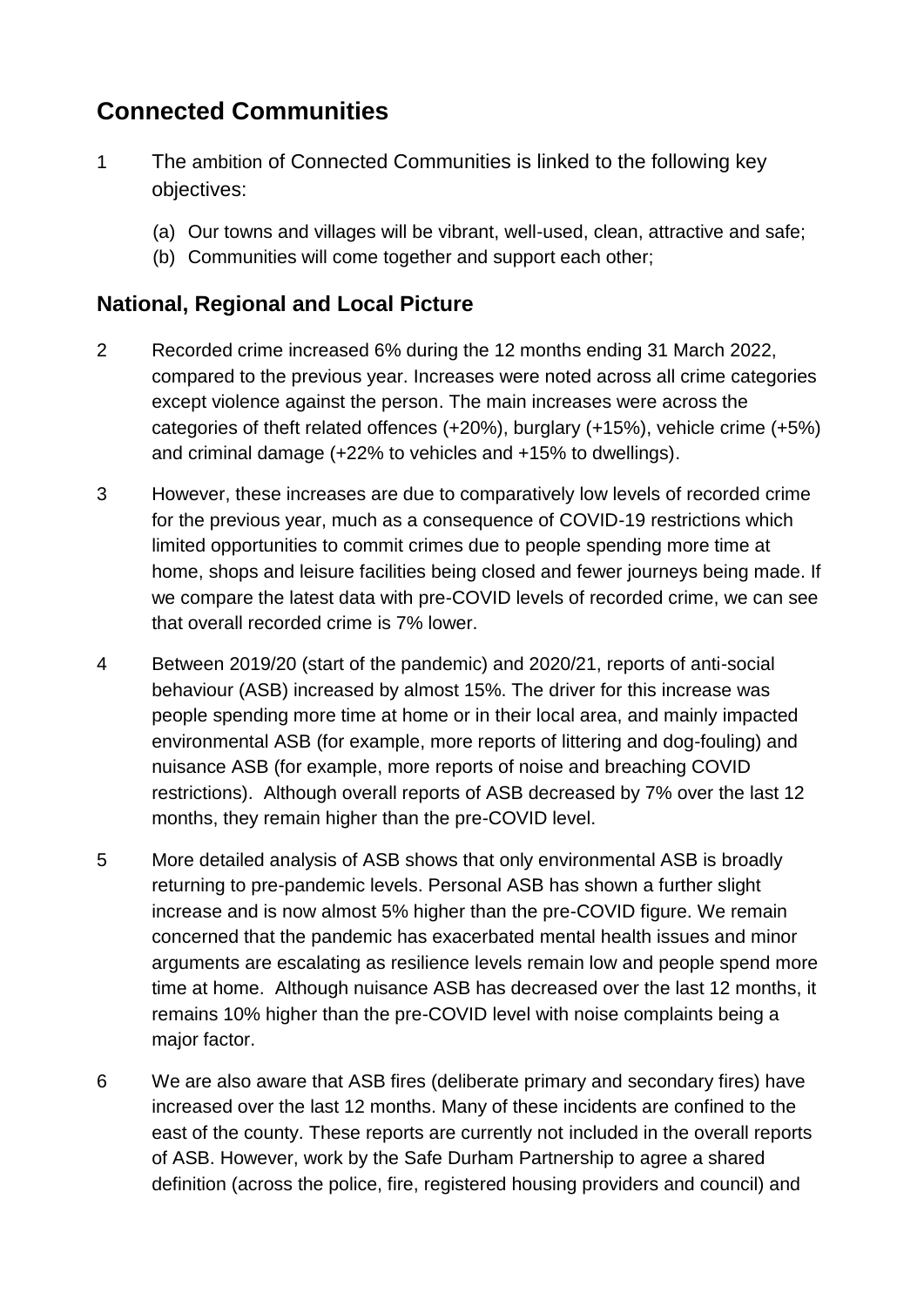shared data pool, will soon be complete and will give us a countywide view of ASB as reported to all agencies. An update will be provided in the next performance report.

7 Within the last 12 months personal incidents have reduced by 28.1%. Envirocrime accounts for 59.7% of all council related ASB incidents, with those relating to litter accounting for 26.2% of this; and Nuisance 37.3% of which 24.4% is noise related.



- 
- 8 Due to an issue in our customer relationship management system we are currently unable to report the latest numbers of fly-tipping incidents that have been resolved. Software specialists are working to rectify the problem.
- 9 Over the five year period 2017–2021 the main causation factors for collisions within County Durham is 'failure to look properly' followed by 'drink/drug driving'.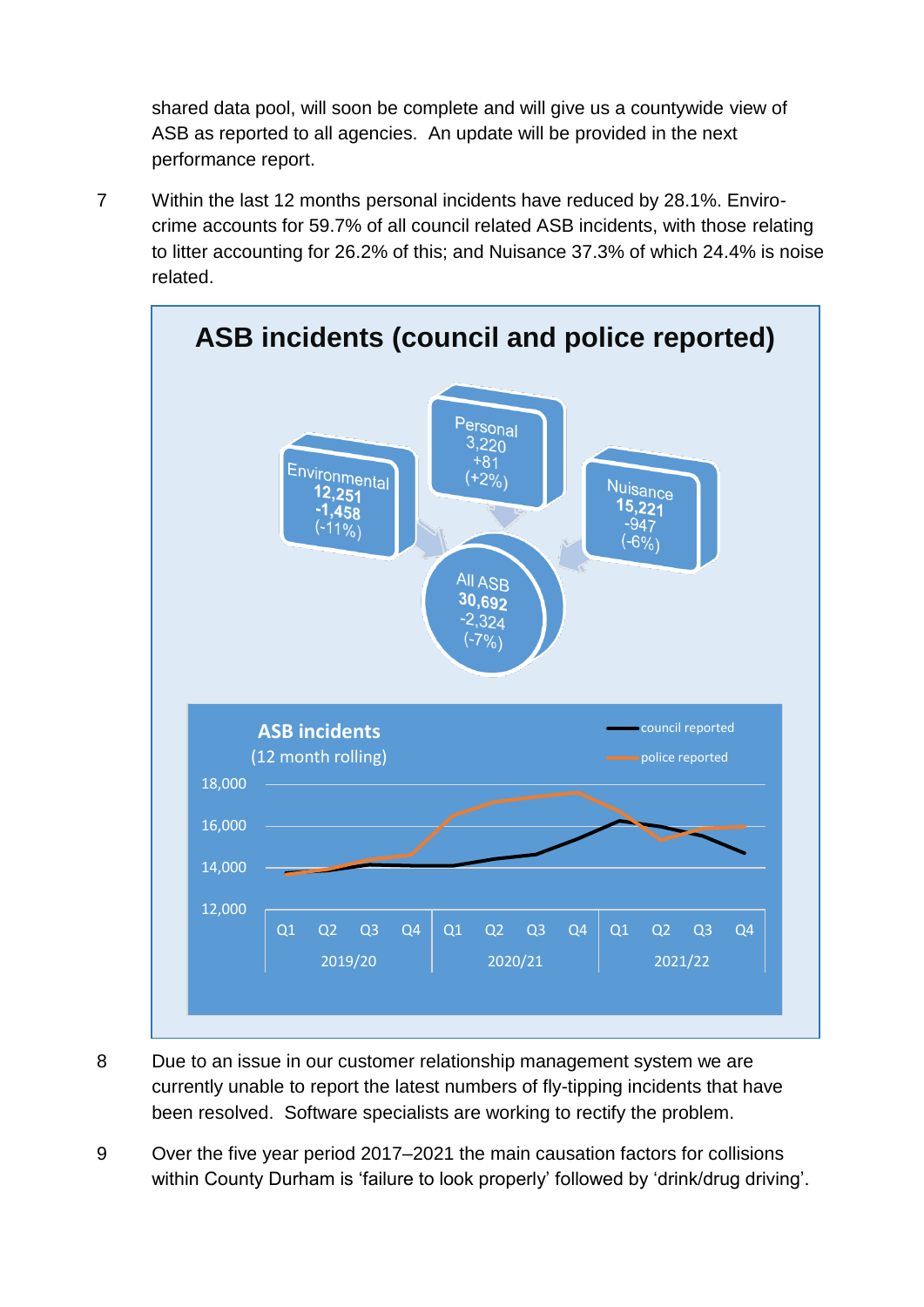During the same period, this latter category and 'impaired by alcohol' have shown the greatest increases in the proportion of collision they are attributed to.

| <b>Contributory Factor</b> | <b>Fatal</b> | <b>Serious</b> | <b>Slight</b> | <b>Total</b> | 2017 | 2021 |
|----------------------------|--------------|----------------|---------------|--------------|------|------|
| Failure to look properly   | 36%          | 44%            | 50%           | 48%          | 6%   | 15%  |
| Speeding                   | 21%          | 19%            | 15%           | 16%          | 20%  | 16%  |
| Impaired by alcohol        | 11%          | 12%            | 9%            | 10%          | 6%   | 15%  |
| <b>Distraction</b>         | 13%          | 4%             | 5%            | 5%           | 9%   | 7%   |
| No seatbelt                | 20%          | 10%            | 5%            | 5%           | 6%   | 8%   |
| Drink / drug driving       | 13%          | 15%            | 11%           | 12%          | 7%   | 17%  |

10 The National Highways and Transport (NHT) Survey 2021 indicates that overall satisfaction with road safety locally has remained unchanged from 2020 at 57%, with the majority of categories being in line with the 2020 results and above national levels<sup>1</sup>.



<sup>1</sup>NHT Survey, performance is significantly better if performance is 4pp or more above average and significantly worse if performance is 4pp or more below average.

11 Results from the 2020 National Highways and Transport Survey (NHT) indicates that satisfaction continues to be in line with national levels<sup>1</sup>. Satisfaction with the condition of our highways, was higher than the average.

|                          |        | 2018                  |        | 2020                  | 2021          |                       |                              |  |  |
|--------------------------|--------|-----------------------|--------|-----------------------|---------------|-----------------------|------------------------------|--|--|
|                          | Durham | <b>NHT</b><br>Average | Durham | <b>NHT</b><br>Average | <b>Durham</b> | <b>NHT</b><br>Average | <b>North East</b><br>Average |  |  |
| Overall                  | 57%    | 53%                   | 55%    | 52%                   | 54%           | 51%                   | 51%                          |  |  |
| Condition of<br>highways | 38%    | 31%                   | 41%    | 36%                   | 37%           | 32%                   | 33%                          |  |  |
| Highway<br>maintenance   | 51%    | 49%                   | 51%    | 50%                   | 44%           | 42%                   | 42%                          |  |  |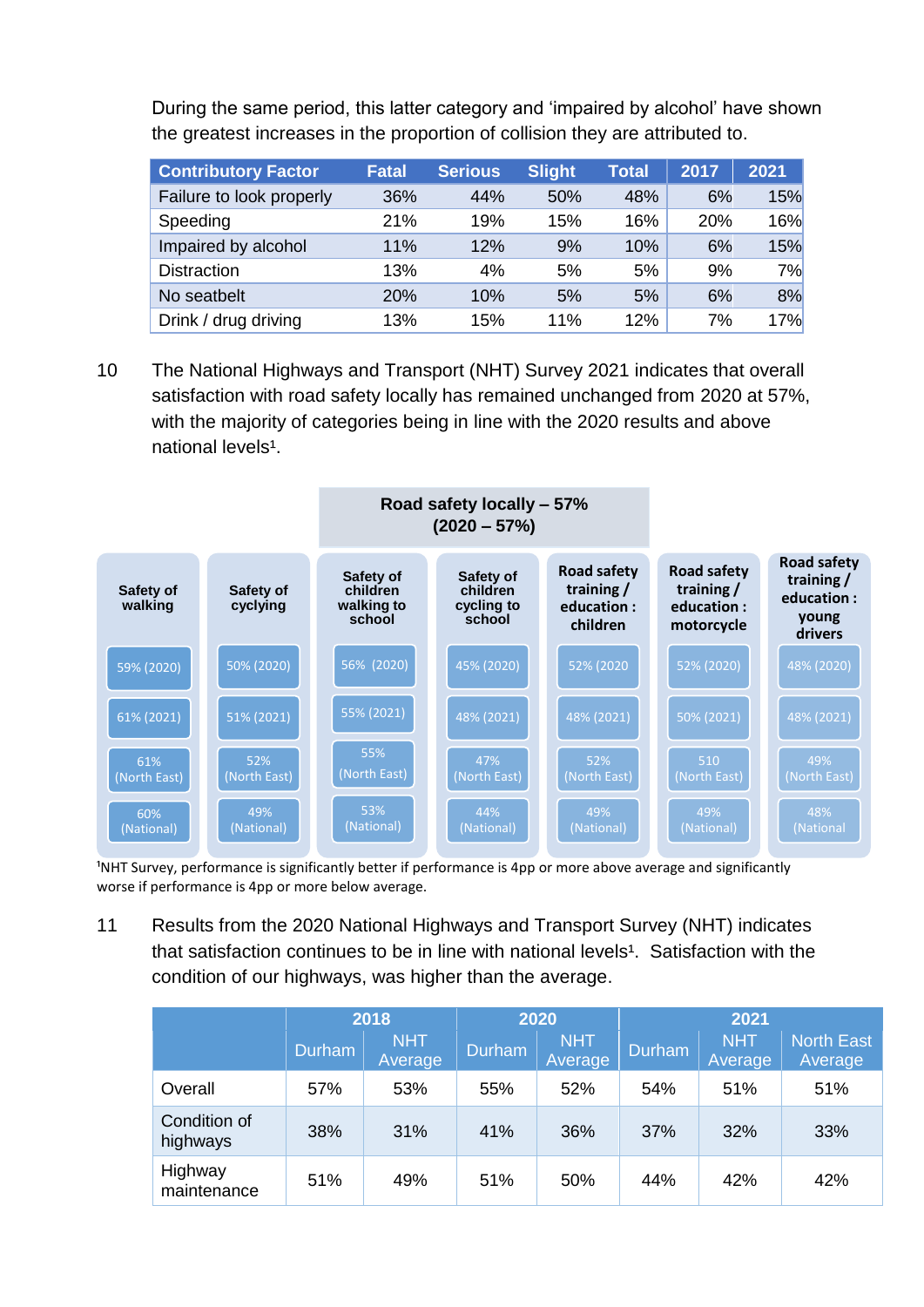| Highway<br>enforcement/<br>obstructions | 51% | 49% | 47% | 45% | 47% | 43% | 45% |
|-----------------------------------------|-----|-----|-----|-----|-----|-----|-----|
| Provision of<br>street lighting         | 62% | 65% | 57% | 62% | 57% | 60% | 61% |
| Public rights of<br>way (overall)       | 58% | 57% | 58% | 57% | 58% | 56% | 57% |

<sup>1</sup>NHT Survey, performance is significantly better if performance is 4pp or more above average and significantly worse if performance is 4pp or more below average.

# **Council Services**

#### **Victims of crime will have access to the right level of support, with services available to address their needs**

12 Further funding has been secured to continue the Safety of Women At Night (SWAN) project which provides a staffed night-time safe hub for women who feel vulnerable or at risk and is based at St Nicholas' Church in Durham City until July. We are currently exploring further funding options to continue the scheme past this date.

#### **Our towns and villages will be vibrant, well-used, clean, attractive and safe**

- 13 We continue to deliver road safety education and training in relation to communities and with individuals with road safety delivery, the School Crossing Patrol service, Bikeability training and SAGE all operating normally following 'living with COVID-safe guidelines'. However, school based road safety education continues to be offered virtually as many schools continue to be focused on catching up with core curriculum learning that was missed during COVIDlockdowns.
- 14 We are now providing professional support in terms of driving assessments as part of the Taxi Driver Refresher Training Scheme, with the first clients receiving training in April 2022. We are also working with Durham Constabulary to deliver a motorcycle safety initiative for spring/summer 2022.
- 15 Both water safety forums, responsible for managing water safety in the city centre and countywide, met during quarter four. The multi-agency groups reviewed risk assessments and planned controls for open water across the county, including Durham city centre.
- 16 The City Safety Group made further progress against its action plan and the independent RoSPA river corridor safety report was tabled for consideration (following previous assessments in 2015 and 2018).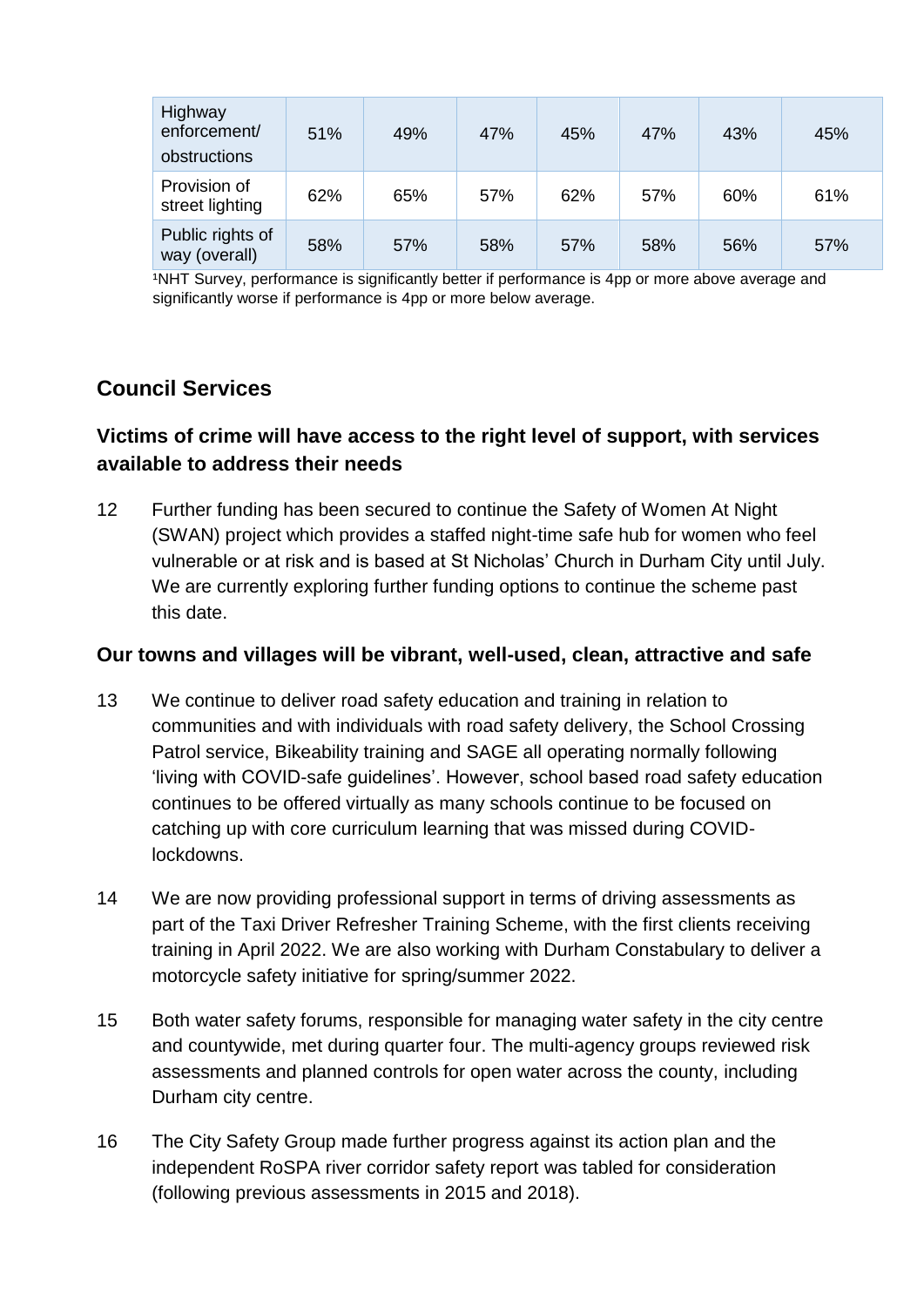- 17 The countywide group continued to plan for future activities and interventions. The group identified the national open water safety campaigns and awareness raising initiatives which are to be utilised across the county in 2022.
- 18 Further interventions, particularly regarding education and awareness for young people in the Chester-le-Street riverside complex area were progressed. A further meeting was convened at the request of local councillors and residents group leaders and plans were finalised to provide all schools in this area with the opportunity to have open water safety assemblies, delivered by emergency services and featuring the council's 'dying to be cool' campaign.
- 19 Plans were also put in place to reassess priority open water safety sites prior to peak periods of footfall and warmer weather.

#### **Communities will come together to support each other**

- 20 The Horden Together project which is a placed-based partnership that aims to improve public safety by offering support with a broad range of issues commenced in September 2021 and to date has made over 150 referrals through Making Every Adult Matter and served more than 180 notices through Environmental Health regulations. A multi-use games area has also recently been re-opened for use by children and young people.
- 21 A wide range of activity has been undertaken through the multi-agency problem solving (MAPS) teams across the county. Examples of these include working with partners to deal with off road/quad vehicle nuisance including the seizure of vehicles, the issuing of notices and target hardening hotspot areas and the use of drones and other technology to help identify offenders; liaising and walkabouts with partners, residents and elected members over local concerns across the county; liaising with partners to target harden areas being used for fly-tipping and anti-social behaviour.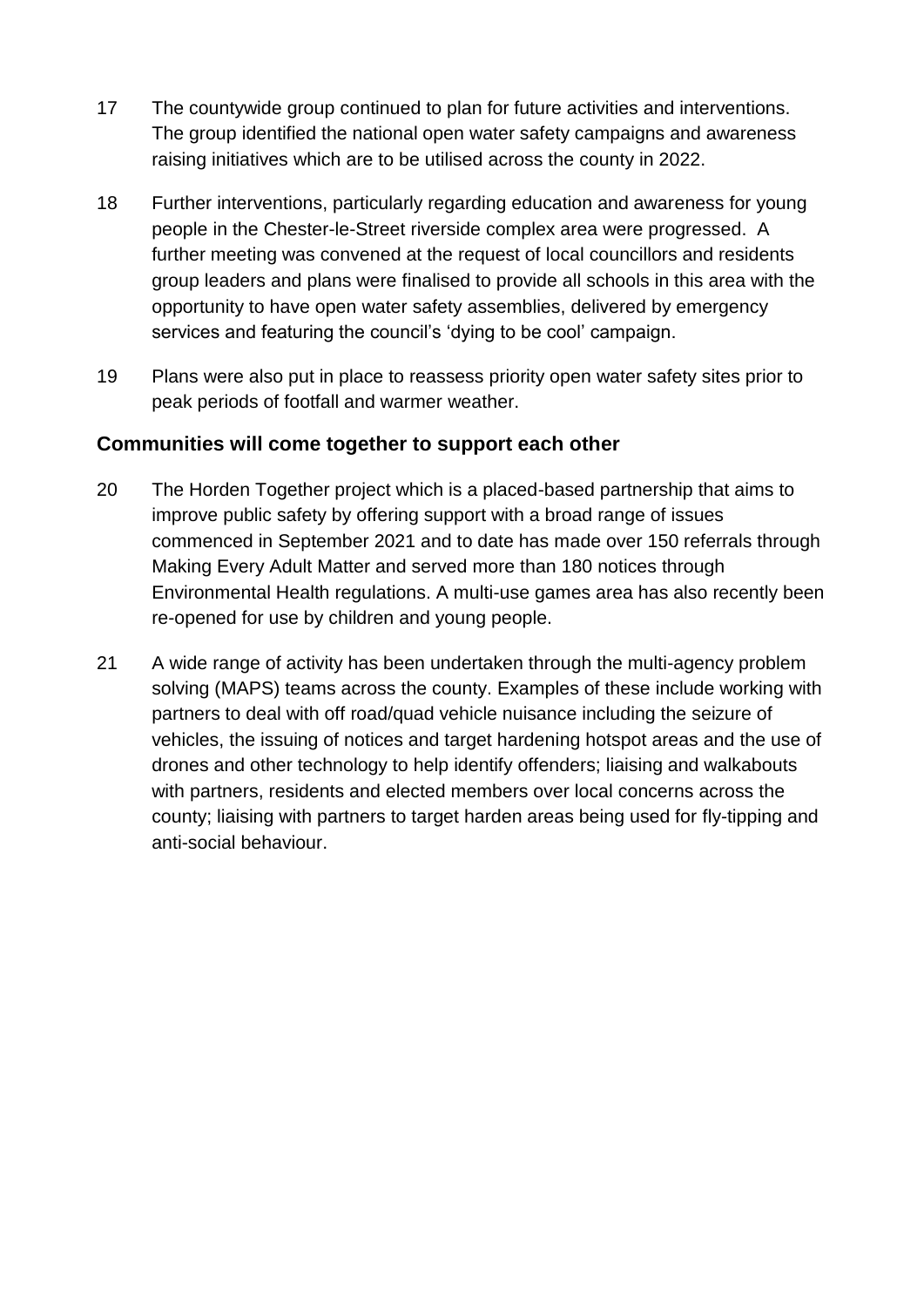# **CONNECTED COMMUNITIES**







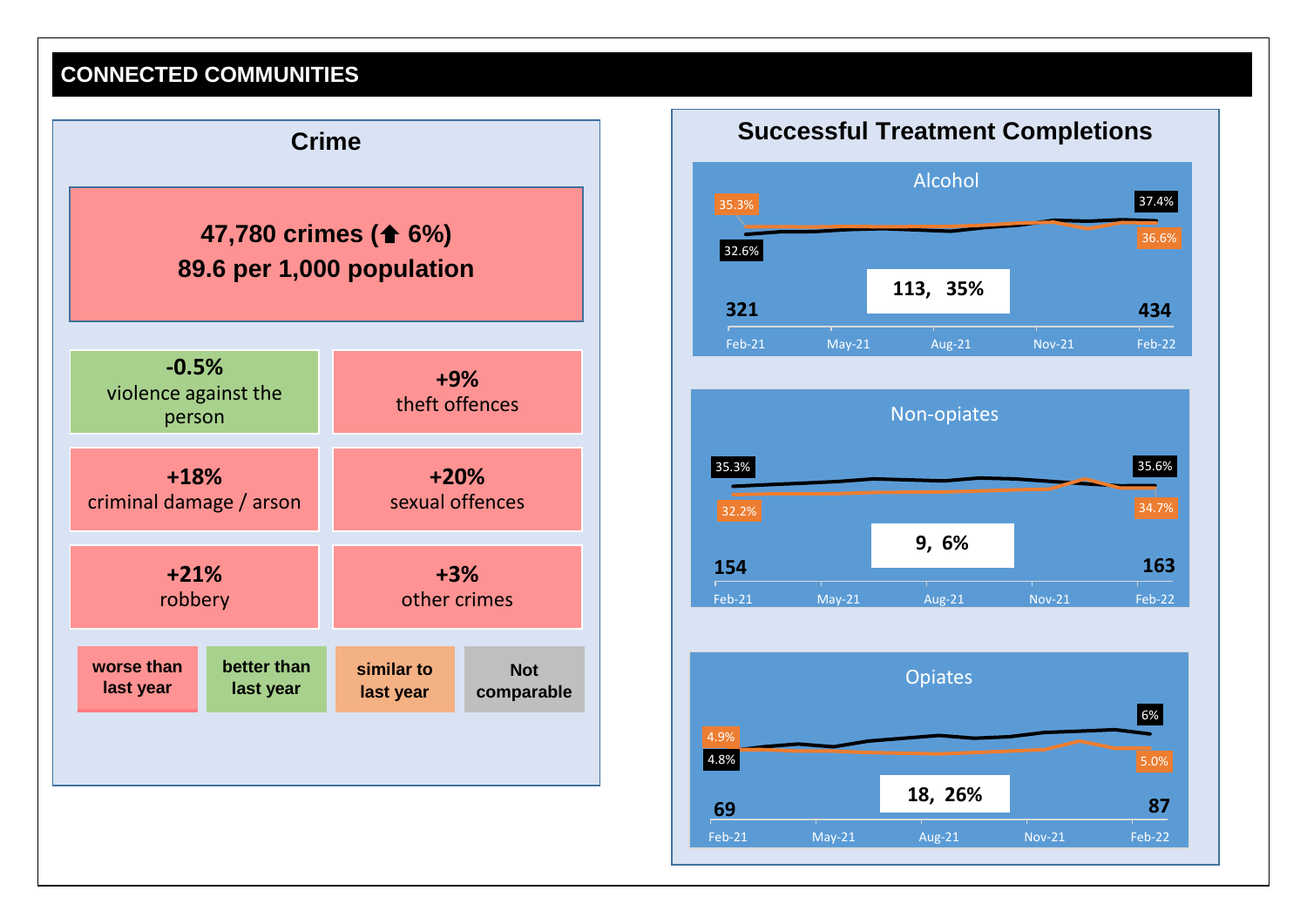# **CONNECTED COMMUNITIES**

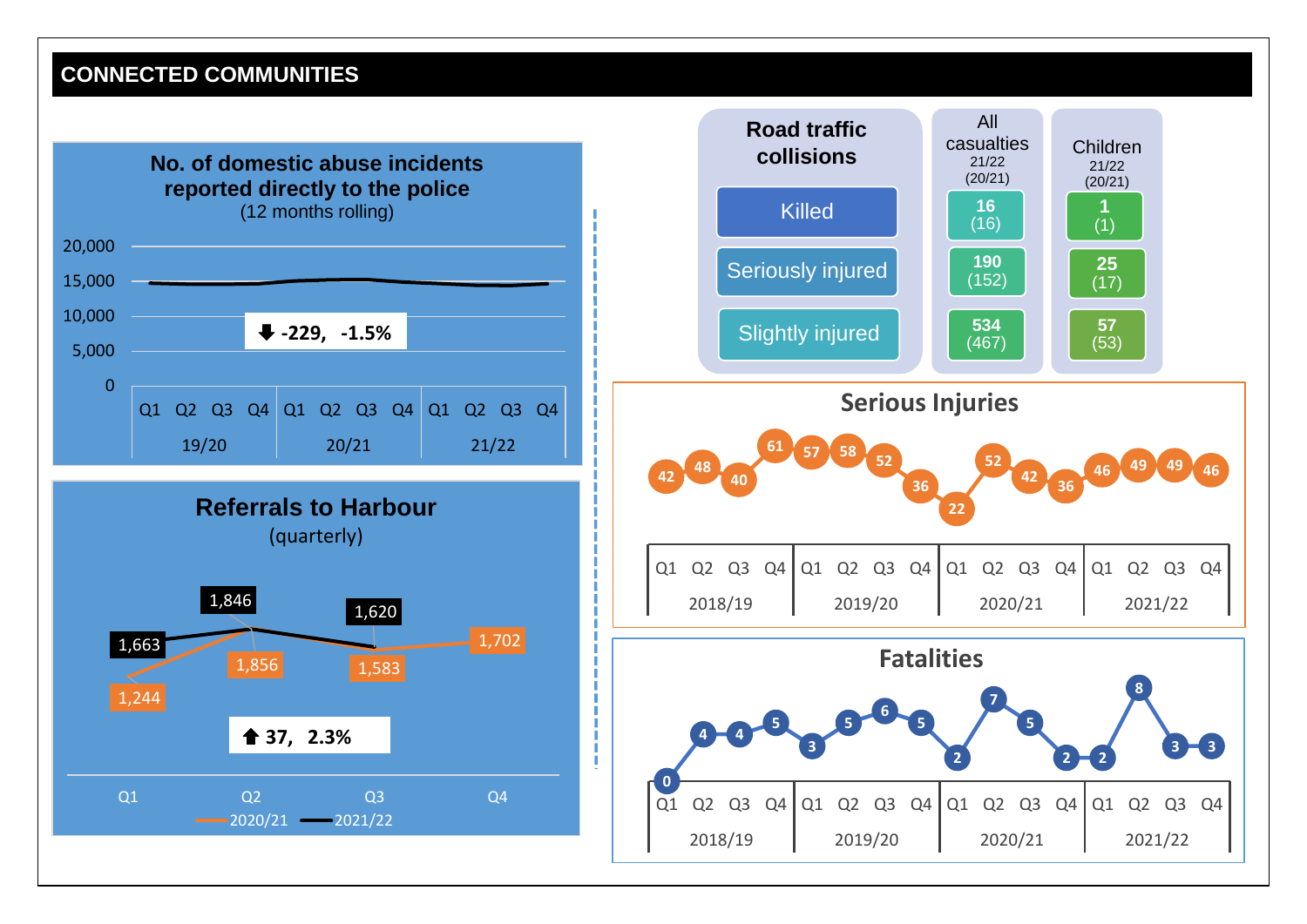#### **Key Performance Indicators – Data Tables**

There are two types of performance indicators throughout this document:

- (a) Key target indicators targets are set as improvements can be measured regularly and can be actively influenced by the council and its partners; and
- (b) Key tracker indicators performance is tracked but no targets are set as they are long-term and/or can only be partially influenced by the council and its partners.

A guide is available which provides full details of indicator definitions and data sources for the 2020/21 corporate indicator set. This is available to view either internally from the intranet or can be requested from the Strategy Team at [performance@durham.gov.uk](mailto:performance@durham.gov.uk)

#### **KEY TO SYMBOLS**

|              | Direction of travel                                   | Benchmarking                                         | Performance against target      |
|--------------|-------------------------------------------------------|------------------------------------------------------|---------------------------------|
| <b>GREEN</b> | Same or better than comparable period                 | Same or better than comparable group                 | Meeting or exceeding target     |
| <b>AMBER</b> | Worse than comparable period<br>(within 2% tolerance) | Worse than comparable group<br>(within 2% tolerance) | Performance within 2% of target |
| <b>RED</b>   | Worse than comparable period<br>(greater than 2%)     | Worse than comparable group<br>(greater than 2%)     | Performance > 2% behind target  |

#### **National Benchmarking**

We compare our performance to all English authorities. The number of authorities varies according to the performance indicator and functions of councils, for example educational attainment is compared to county and unitary councils however waste disposal is compared to district and unitary councils.

#### **North East Benchmarking**

The north east figure is the average performance from the authorities within the north east region, i.e., County Durham, Darlington, Gateshead, Hartlepool, Middlesbrough, Newcastle upon Tyne, North Tyneside, Northumberland, Redcar and Cleveland, Stockton-On-Tees, South Tyneside, Sunderland.

More detail is available from the Strategy Team at [performance@durham.gov.uk](mailto:performance@durham.gov.uk)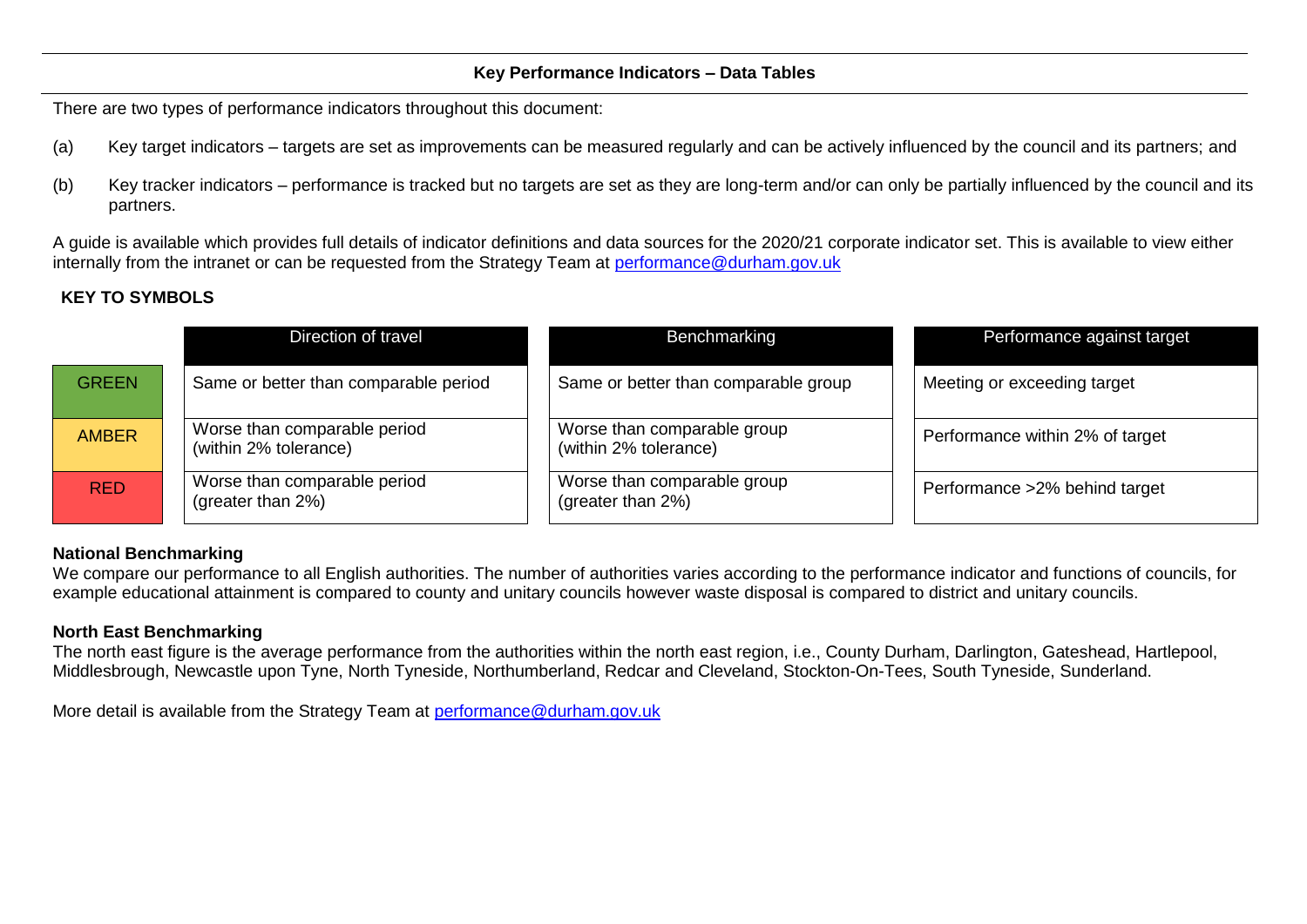# **How effective are we are tackling crime and disorder?**

| Ref | <b>Description</b>                                                                                         | Latest<br>data | Period<br>covered      | Period<br>target | 12<br>months<br>earlier | National<br>figure     | <b>North</b><br>East<br>figure | <b>Nearest</b><br>statistical<br>neighbour | Period<br>covered if<br>different | updated<br>this<br>quarter |
|-----|------------------------------------------------------------------------------------------------------------|----------------|------------------------|------------------|-------------------------|------------------------|--------------------------------|--------------------------------------------|-----------------------------------|----------------------------|
| 77  | First time entrants to the youth justice<br>system aged 10 to 17 (per 100,000<br>population aged 10 to 17) | 147            | Oct 2020-<br>Sept 2021 | Tracker          | 174<br>(green)          | 220<br>(green)         | 303<br>(green)                 | 231<br>(green)                             | 2019/20                           | Yes                        |
| 78  | Overall crime rate per 1,000 population                                                                    | 89.6           | 2021/22                | Tracker          | 84.5<br>(red)           | 77.0<br>$(\text{red})$ |                                |                                            |                                   | Yes                        |
| 79  | Rate of theft offences per 1,000<br>population                                                             | 20             | 2021                   | Tracker          | 18.3<br>(amber)         |                        |                                |                                            |                                   | Yes                        |
| 80  | Proportion of all offenders who re-<br>offend in a 12 month period (%)                                     | 30.6           | Apr-Jun<br>2019        | Tracker          | 30.8<br>(green)         | 31.7<br>(green)        | 35.7<br>(green)                | 30.0<br>(red)                              | 2016/17                           |                            |
| 81  | Proven re-offending by young people<br>(who offend) in a 12 month period (%)                               | 33.5           | 2019/20                | Tracker          | 37.8<br>(green)         | 38.4<br>(green)        | 41.8<br>(green)                |                                            | Oct 2017-<br>Sep 2018             | Yes                        |

# **How effective are we at tackling anti-social behaviour?**

| Ref | Description                                                                                                                             | Latest<br>data | Period<br>covered | Period<br>target | 12<br>months<br>earlier | National<br>figure | <b>North</b><br>East<br>figure | <b>Nearest</b><br>statistical<br>neighbour | Period<br>covered if<br>different | updated<br>this<br>quarter |
|-----|-----------------------------------------------------------------------------------------------------------------------------------------|----------------|-------------------|------------------|-------------------------|--------------------|--------------------------------|--------------------------------------------|-----------------------------------|----------------------------|
| 82  | Satisfaction with the way that the<br>council and police are dealing with<br>local concerns about ASB and crime<br>issues in your area. | 56.4           | Mar 2020          | Tracker          | 50.1<br>(green)         |                    |                                | 53.7<br>(green)                            | Jun<br>2019                       | <b>No</b>                  |
| 21  | No. police reported incidents of anti-<br>social behaviour                                                                              | 15,984         | 2021/22           | Tracker          | 17,620<br>(green)       |                    |                                |                                            |                                   | Yes                        |
| 84  | No. council reported incidents of anti-<br>social behaviour                                                                             | 14,706         | 2021/22           | Tracker          | 15,396<br>(green)       |                    |                                |                                            |                                   | Yes                        |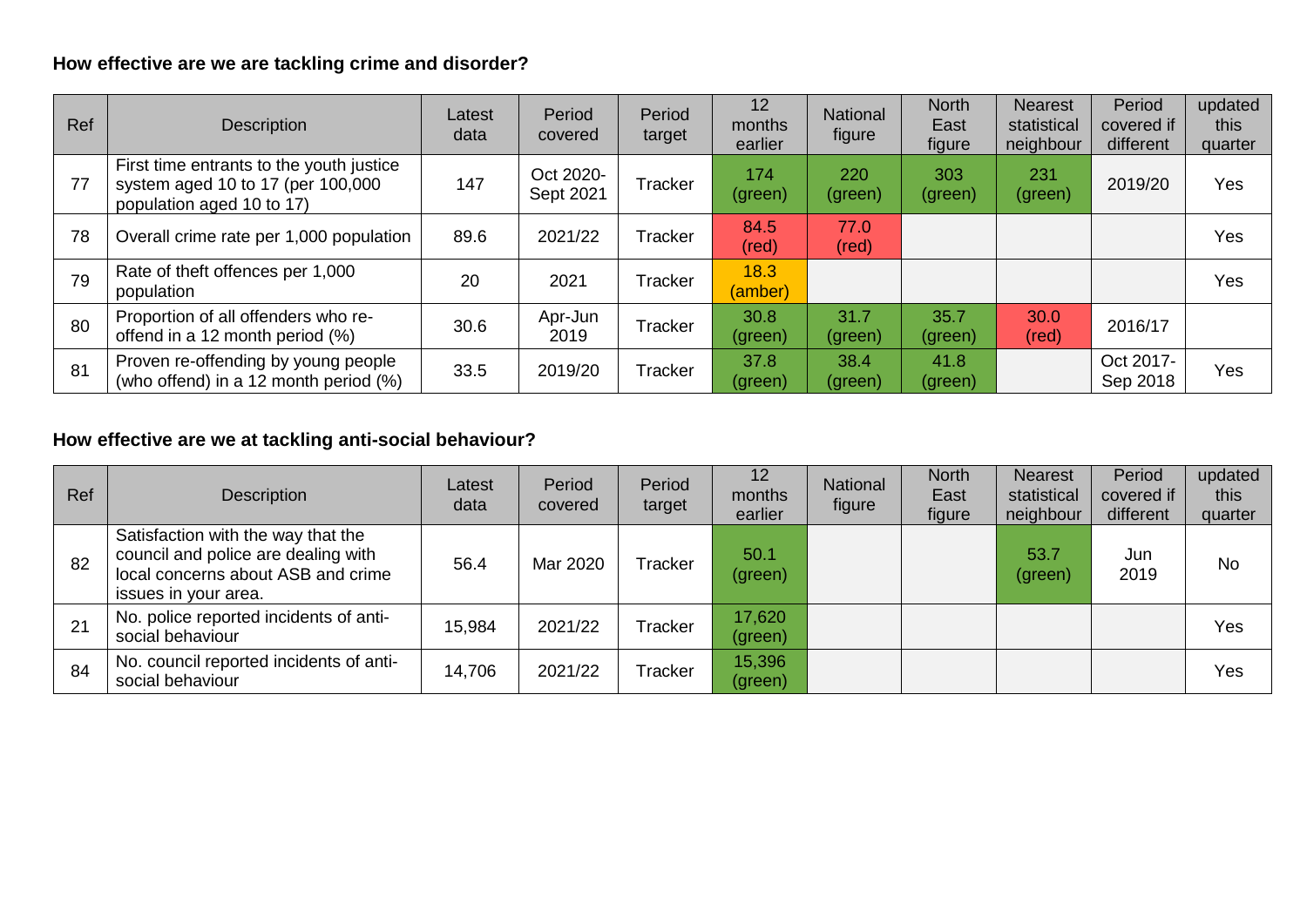#### **How well do we reduce misuse of drugs and alcohol?**

| <b>Ref</b> | <b>Description</b>                                                      | Latest<br>data | Period<br>covered     | Period<br>target | 12<br>months<br>earlier | National<br>figure | <b>North</b><br>East<br>figure | <b>Nearest</b><br>statistical<br>neighbour | Period<br>covered if<br>different | updated<br>this<br>quarter |
|------------|-------------------------------------------------------------------------|----------------|-----------------------|------------------|-------------------------|--------------------|--------------------------------|--------------------------------------------|-----------------------------------|----------------------------|
| 85         | % of successful completions of those<br>in alcohol treatment            | 37.4           | Mar 2021-<br>Feb 2022 | Tracker          | 32.6<br>(green)         | 36.6<br>(green)    | 30.7<br>(green)                |                                            |                                   | Yes                        |
| 86         | % of successful completions of those<br>in drug treatment - opiates     | 6.0            | Mar 2021-<br>Feb 2022 | Tracker          | 4.8<br>(green)          | 5.0<br>(green)     | 3.3<br>(green)                 |                                            |                                   | Yes                        |
| 87         | % of successful completions of those<br>in drug treatment - non-opiates | 35.6           | Mar 2021-<br>Feb 2022 | Tracker          | 35.3<br>(green)         | 34.7<br>(green)    | 30.0<br>(green)                |                                            |                                   | Yes                        |
| 88         | % of anti-social behaviour incidents<br>that are alcohol related        | 13.0           | 2020/21               | Tracker          | 15<br>(green)           |                    |                                |                                            |                                   | Yes                        |
| 89         | % of violent crime that is alcohol<br>related                           | 33.3           | 2020/21               | Tracker          | 31.8<br>(amber)         |                    |                                |                                            |                                   | Yes                        |
| 90         | Alcohol seizures                                                        | 194**          | Apr-Jun<br>2018       | Tracker          | 398<br>(green)          |                    |                                |                                            |                                   | <b>No</b>                  |

\*\*under review

#### **How well do we tackle abuse of vulnerable people, including domestic abuse, child exploitation and radicalisation?**

| Ref | <b>Description</b>                                                                                         | Latest<br>data | Period<br>covered | Period<br>target | 12<br>months<br>earlier | <b>National</b><br>figure | <b>North</b><br>East<br>figure | <b>Nearest</b><br>statistical<br>neighbour | Period<br>covered if<br>different | updated<br>this<br>quarter |
|-----|------------------------------------------------------------------------------------------------------------|----------------|-------------------|------------------|-------------------------|---------------------------|--------------------------------|--------------------------------------------|-----------------------------------|----------------------------|
| 91  | Building resilience to terrorism (self-<br>assessment). Score - level 1(low) to 5(high)                    | n*             | 2017/18           | Tracker          | (green)                 |                           |                                |                                            |                                   | <b>No</b>                  |
| 92  | No of individuals with a referral for 1:1<br><b>CSE Support from Supporting</b><br><b>Solutions Team**</b> | 388            | 2021/22           | Tracker          | $new**$                 |                           |                                |                                            |                                   | Yes                        |

\*under review \*\* New definition – includes all children - high/medium/low risk (previously only high-risk referred to Supporting Solutions)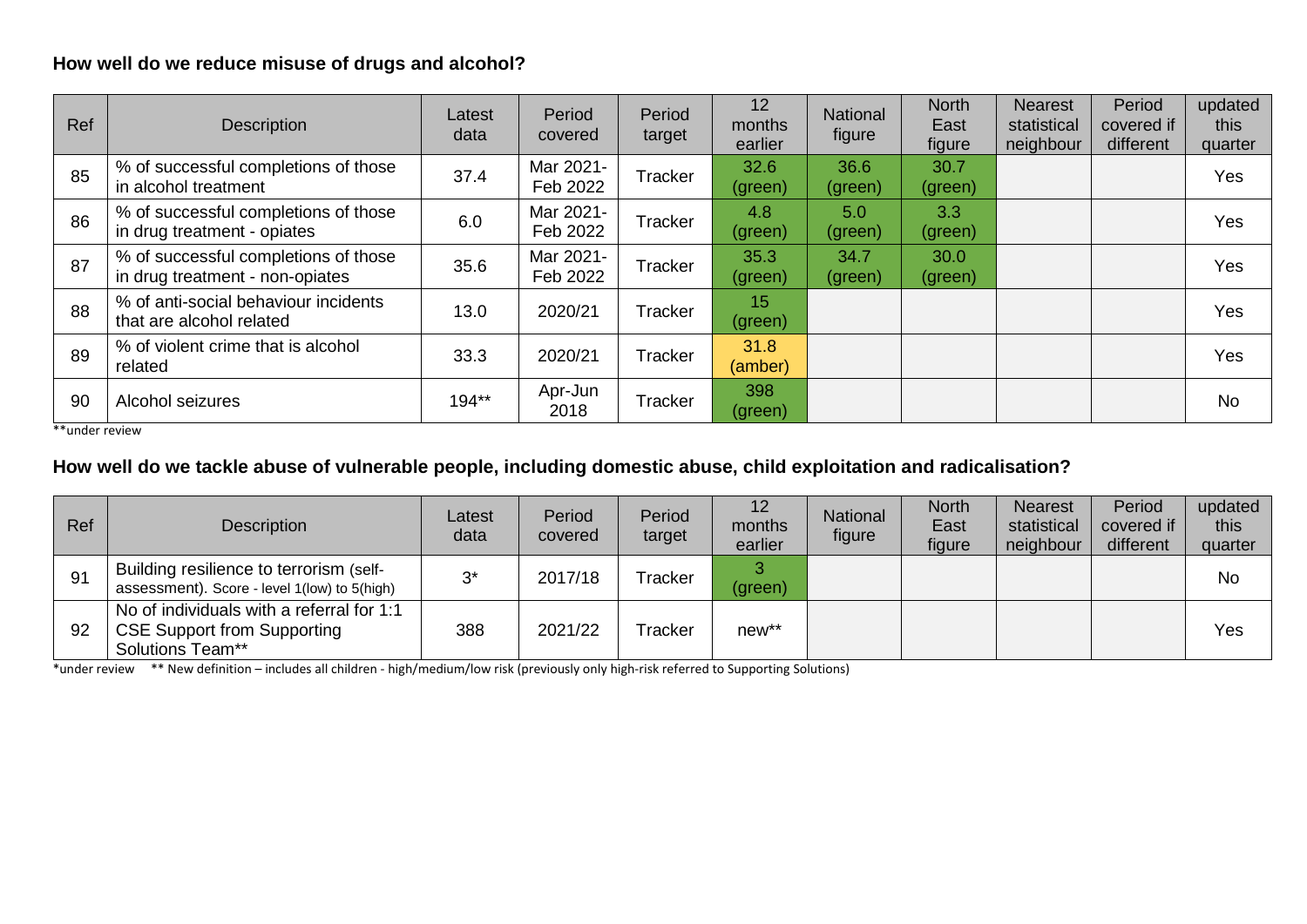#### **How do we keep our environment safe, including roads and waterways?**

| <b>Ref</b> | <b>Description</b>                                                                                                        | Latest<br>data | Period<br>covered | Period<br>target | 12<br>months<br>earlier     | National<br>figure | <b>North</b><br>East<br>figure | <b>Nearest</b><br>statistical<br>neighbour | Period<br>covered if<br>different | updated<br>this<br>quarter |
|------------|---------------------------------------------------------------------------------------------------------------------------|----------------|-------------------|------------------|-----------------------------|--------------------|--------------------------------|--------------------------------------------|-----------------------------------|----------------------------|
| 93         | No. of people killed or seriously injured<br>in road traffic accidents<br>No. of fatalities                               | 206<br>16      | 2021/22           | Tracker          | 168<br>$(\text{red})$<br>16 |                    |                                |                                            |                                   | Yes                        |
|            | No. of seriously injured                                                                                                  | 190            |                   |                  | 152                         |                    |                                |                                            |                                   |                            |
| 94         | No. of children killed or seriously<br>injured in road traffic accidents<br>No. of fatalities<br>No. of seriously injured | 26<br>25       | 2021/22           | Tracker          | 18<br>(red)<br>17           |                    |                                |                                            |                                   | Yes                        |

#### Other additional relevant indicators

#### **LONG AND INDEPENDENT LIVES**

#### **Are children, young people and families in receipt of universal services appropriately supported?**

| Ref | <b>Description</b>                                                                             | Latest<br>data | Period<br>covered   | Period<br>target | 12<br>months<br>earlier | National<br>figure     | <b>North</b><br>East<br>figure | <b>Nearest</b><br>statistical<br>neighbour | Period<br>covered if<br>different | updated<br>this<br>quarter |
|-----|------------------------------------------------------------------------------------------------|----------------|---------------------|------------------|-------------------------|------------------------|--------------------------------|--------------------------------------------|-----------------------------------|----------------------------|
| 27  | Alcohol specific hospital admissions for<br>under 18s (rate per 100,000)                       | 52.5           | 2018/19-<br>2020/21 | Tracker          | 52.8<br>(green)         | 29.3<br>$(\text{red})$ | 52.0<br>(amber)                | 46.7<br>(red)                              |                                   | Yes                        |
| 28  | Young people aged 10-24 admitted to<br>hospital as a result of self-harm (rate<br>per 100,000) | 450.9          | 2020/21             | Tracker          | 361.2<br>(red)          | 421.9<br>(red)         | 542.9<br>(green)               | 619.6<br>(green)                           |                                   | Yes                        |

#### **Are our services improving the health of our residents?**

| Ref            | <b>Description</b>                                                                                | Latest<br>data | Period<br>covered | Period<br>target | 12<br>months<br>earlier | <b>National</b><br>figure | <b>North</b><br>East<br>figure | <b>Nearest</b><br>statistical<br>neighbour | Period<br>covered if<br>different | updated<br>this<br>quarter |
|----------------|---------------------------------------------------------------------------------------------------|----------------|-------------------|------------------|-------------------------|---------------------------|--------------------------------|--------------------------------------------|-----------------------------------|----------------------------|
| 4 <sup>1</sup> | Suicide rate (deaths from suicide and<br>injury of undetermined intent) per<br>100,000 population | 14.3           | 2018-20           | Tracker          | 13.4<br>(red)           | 10.4<br>(red)             | 12.4<br>(red)                  | 12.6<br>(red)                              |                                   | No                         |